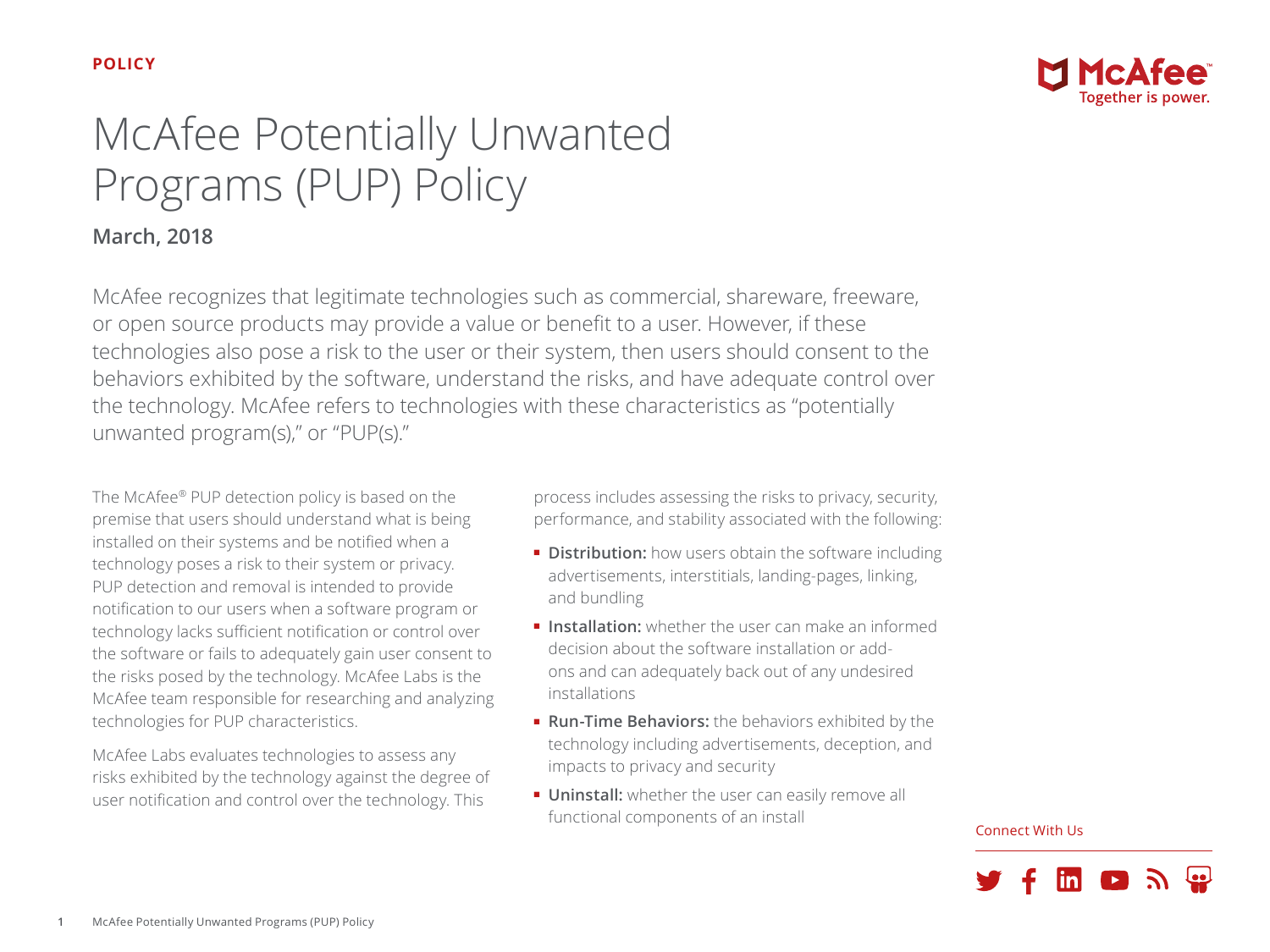These areas are then evaluated against the following:

- **Notification:** the extent to which the user is notified of the software risks
- **Consent:** the extent to which the affected users can consent to the software risks
- **Control:** the degree of control that the user has over the software installation, operation, and removal

Failure to meet all the criteria in this document will result in the technology being blocked by McAfee security products.

When objectionable distribution practices are used by a technology or its distributors, users (and antivirus scanners) may be unable to distinguish between compliant versions distributed using acceptable means and versions distributed using objectionable means. As a result, software that is distributed using objectionable practices may result in detection for other or all versions of the technology.

Any software that exhibits malware behaviors will not be tolerated and will be detected and removed as malware.

#### **Distribution**

Objectionable distribution methods can impair the overall user experience. Criteria for evaluating the distribution of software are as follows:

■ Software must not be linked to or distributed using spam email.

- Software must not be distributed or installed by malware or by otherwise malicious (for example, driveby) installations.
- Software installers must provide software licensing information prior to the installation of any bundled components.
- Software installers must inform users when the installation of bundled components are required for the installation of the main technology (that is, not optional).
- Software installers must allow the user to cancel the installation of all components if the installation of any bundled components is required for the installation of the main technology.
- Software installers must provide consistent (for example, Accept/Decline) options when offering one or more bundles (for example, installers must not reverse the order of the options buttons across more than one install window).
- Software installers including bundle proxies must not collect or transmit personally identifiable information (PII) without informed user consent.
- Any bundled install packages are considered installers and must abide by the same installation notification, consent, and control guidelines as the main installer.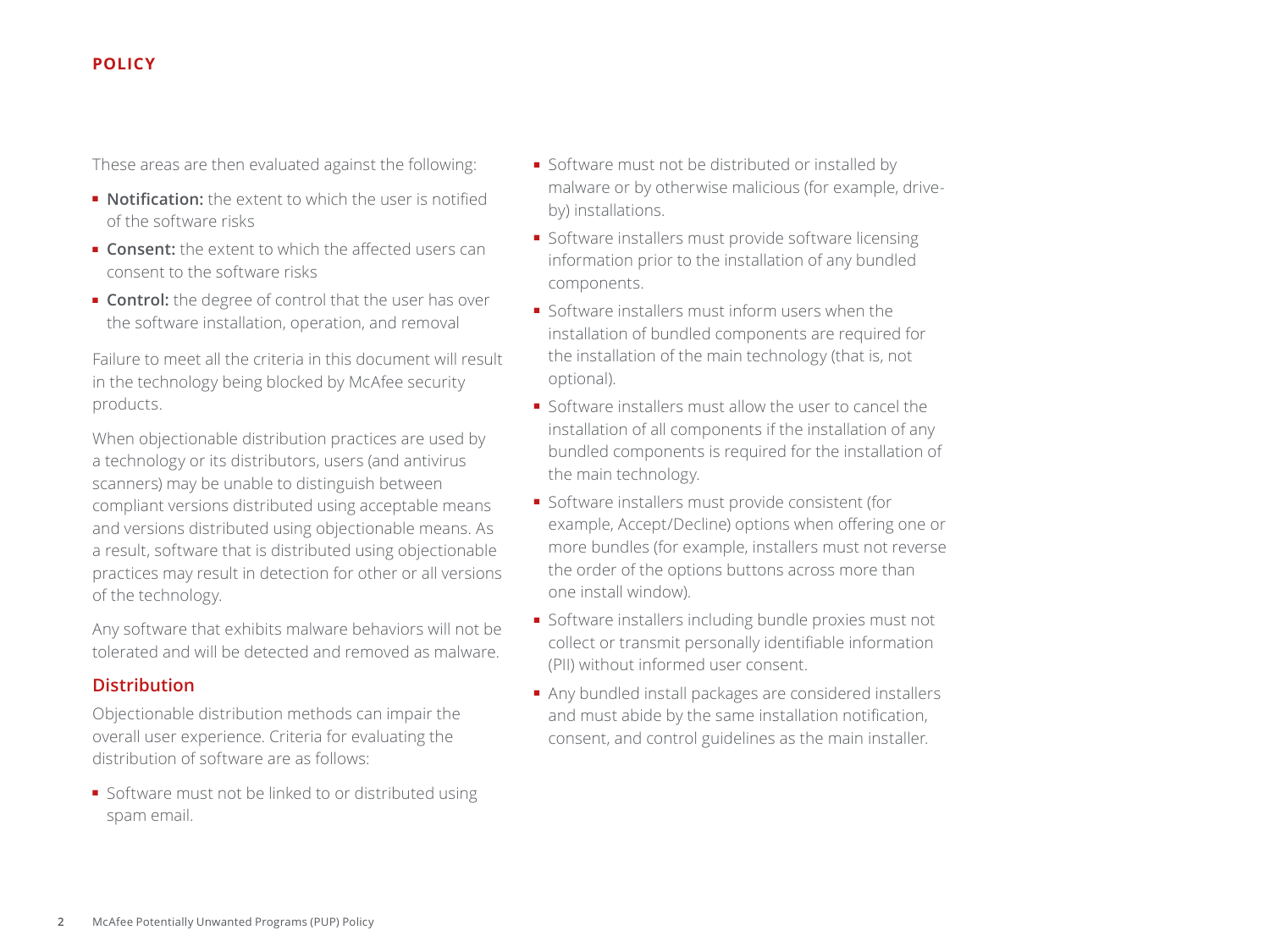#### **Deception**

Users must have an informed awareness of software that is installed on their system including the functionality of the software and whether it is active. Criteria for determining deceptive behaviors are as follows:

- Information regarding the software publisher, source, website, or other identifying information must be reasonable and accurate.
- The legal conditions of the software installation (for example, software license, EULA) must be clearly indicated in a license agreement.
- Information regarding the software publisher in a Digital Signature must be accurate.
- Software must indicate its behaviors and purpose such that users have a meaningful and accurate understanding of the nature of the technology.
- Software that tracks users' activities, including browsing habits, must not hide, cloak, or mislead the user as to this functionality.
- Software must not disguise its presence or masquerade as another technology (for example, deceptive icons, deceptive Version Information, deceptive .lnk files, etc.).
- Advertisements leading to software downloads must not masquerade as another technology (for example, banner ads with fake close buttons).
- Software must not attempt to hide its presence or the presence of other components or software.
- Software must not obfuscate files, filenames, filepaths, registry entries, and the like, beyond reasonable DRM protection.
- Software must not impair the user's ability to uninstall or remove the program.
- Software uninstall features must adequately remove all functional components of an installation.
- Software must not run third-party processes or programs on the system without prior informed user consent.
- Software must not impair the user's ability to control the software while it runs on the system.
- Software must not install, reinstall, or removal itself or other legitimately installed software without informed user consent or interaction.
- Software must not install other software without clear indication of its relationship to the primary software installation.
- Software must gain informed user consent prior to making or modifying key system settings, including:
	- − Installing web browser plugins
	- − Changing browser default home pages
	- − Changing browser default search provider
	- − Changing desktop settings
	- − Changing icons or system colors
	- − Modifying the system hosts file
	- − Adding startup registry entries
	- − Modifying security settings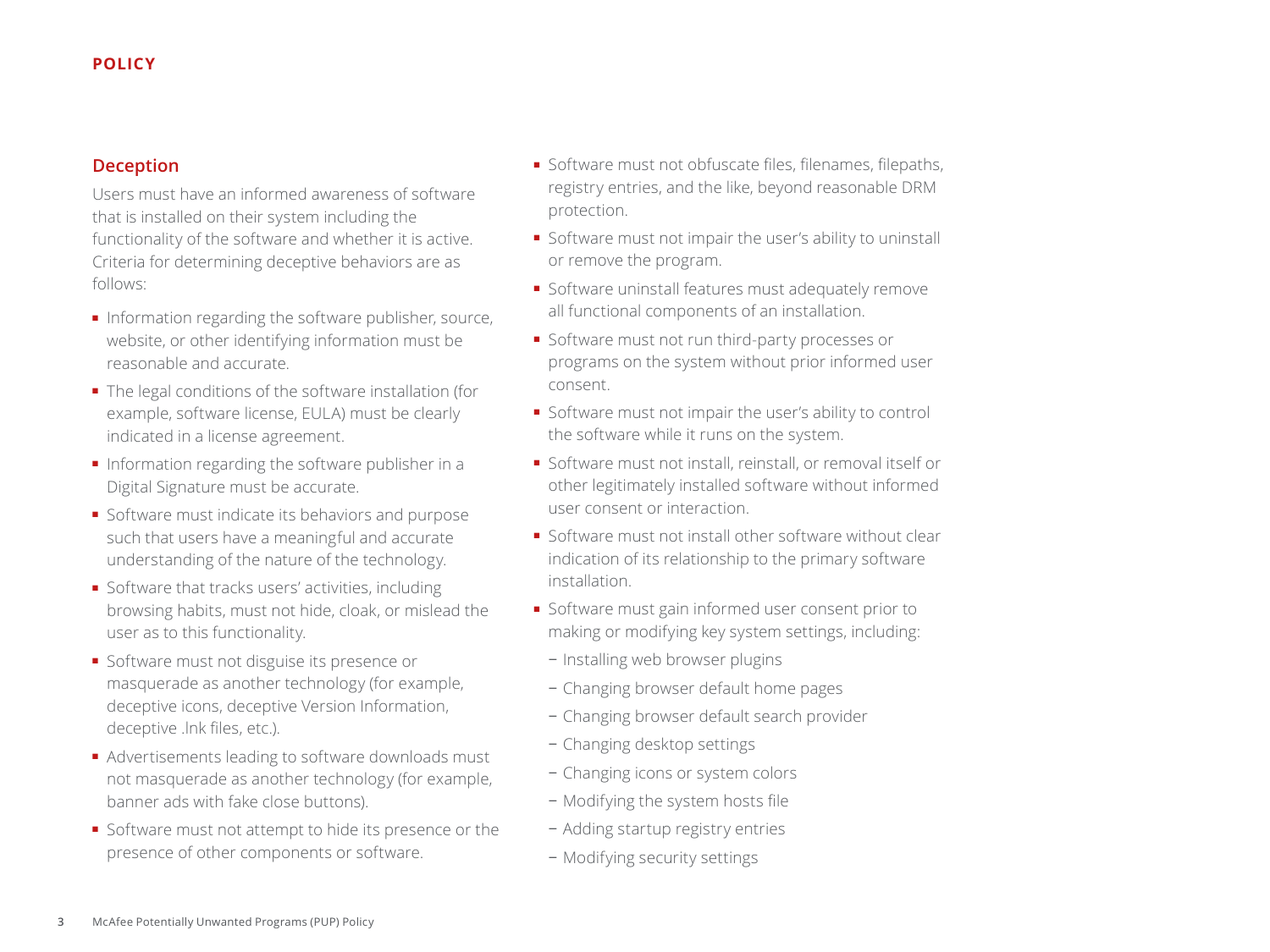- Software that makes key system setting changes must reverse these changes as part of the software uninstall process.
- Software cannot use false or misleading endorsements, as defined or researched by industry standard methods.
- Additional industry standard criteria may be used to determine deceptive behavior.

#### **Privacy**

Users expect that software does not collect, transmit, or reveal sensitive, private information including passwords and personally identifiable information without the express permission of the user or effected individuals. Personally Identifiable Information (PII) is defined differently among jurisdictions. Criteria for determining objectionable behaviors impacting privacy are as follows:

- Software must not reveal, collect, use, or transmit passwords, biometrics, or other credentials without informed user consent of all impacted users.
- Software must not collect, use, or transmit personally identifiable information (PII) or other sensitive data without informed user consent. PII includes (but is not limited to):
	- − Name
	- − Address
	- − City
	- − State
	- − Postal code/ZIP code
	- − Phone number
- − Date of Birth
- − Social Security/tax ID number
- − Passport number
- − Driver's license number
- − Other government-issued identification number
- − Bank account number or other financial account information (for example, PayPal, Apple Pay, Google Wallet, E\*TRADE)
- − Credit card number
- − Email address
- Software must not track user online activities such as web browsing habits, instant messaging chats, or keystrokes without informed user consent.
- Software must not allow user communications to be monitored, redirected, or changed without informed user consent.
- Software must not allow a remote user to access or control the system or send remote commands without informed user consent.
- A user must be able to deactivate software which allows a remote user to access or control the system or send remote commands.
- Software must not install a proxy or redirect network traffic to an online proxy or other system without informed user consent.
- Software must not require additional user information before it can be uninstalled (for example, email address).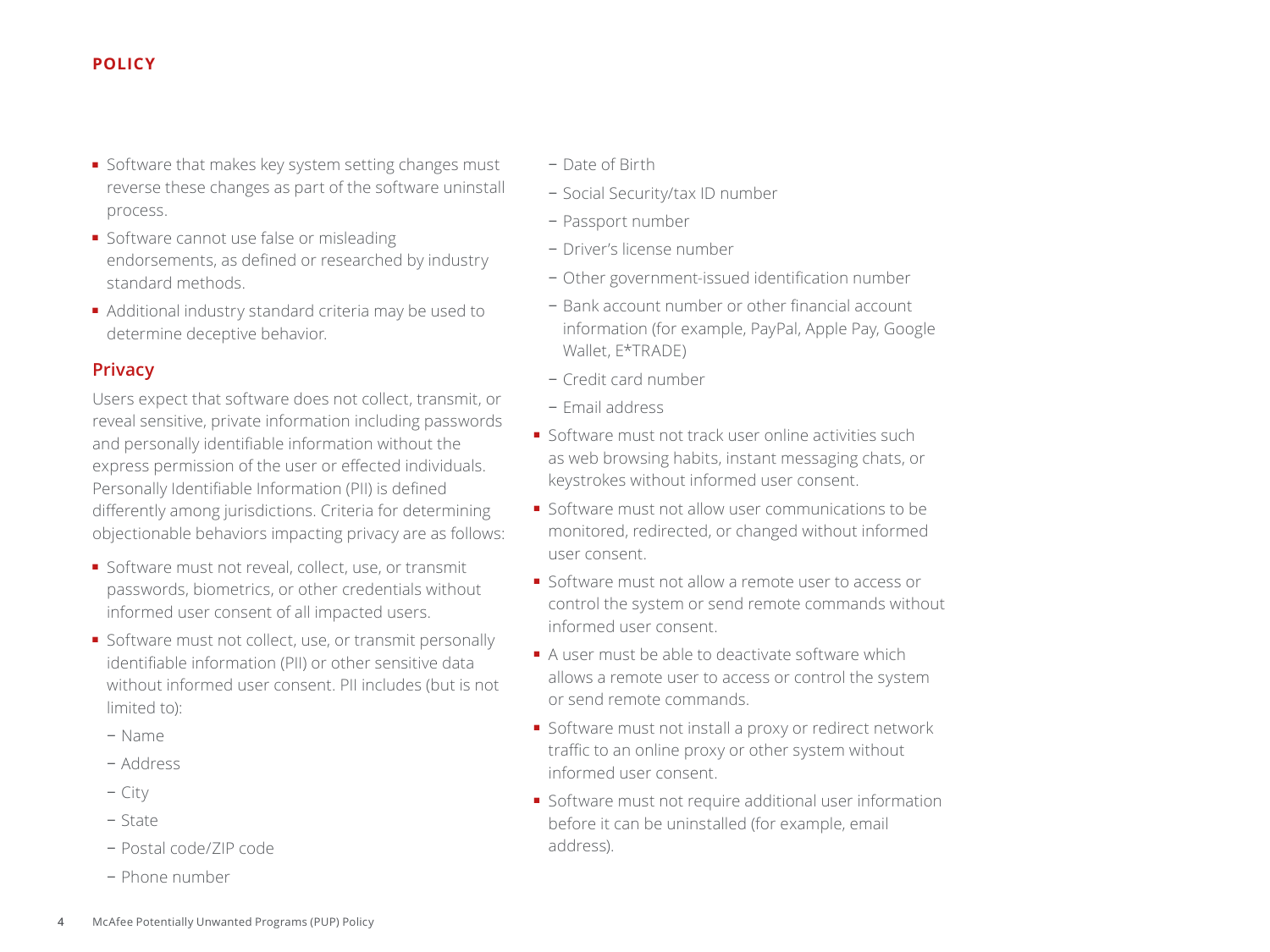- Software that collects, stores, or transmits user data (including browser activity), passwords, personally identifiable information, or other sensitive information must offer an easily accessible and clear privacy policy.
- Software must not bypass or facilitate bypassing of other software licensing by using software decipherers or altering another piece of software in such a way that bypasses licensing restrictions.
- Software must not generate license keys for another piece of unrelated software which can facilitate licensing restrictions to be bypassed.
- Tracking software must provide a runtime notice that the software is active (for example, login message, a system tray icon with controls, or an always-on-top notice window).

McAfee recognizes the privacy concerns of its users and as such will not inhibit a user's pursuit to augment their privacy through other tools. Although these technologies may certainly be abused, many are utilized by individuals concerned for their own safety in oppressive regions or to combat surveillance. Therefore, legitimate tools that offer the following primary behaviors and **do not** exhibit other behaviors expressed in these criteria will not be blocked by McAfee products:

- Virtual Private Networking (VPN) or other communication encryption
- File or disk encryption
- File or disk wiping
- Steganography
- Anti-Forensics
- Computer Anti-Theft
- Anonymizing Internet/web browsing traffic
- Home security/surveillance software

#### **Security**

Users expect that software does not impede their system security settings, data confidentiality, or the integrity, stability, or availability of their system and its resources. Criteria for determining objectionable behaviors impacting security are as follows:

- Software must not attempt to evade security features of the system or installed security products (this does not include reasonable DRM protection such as runtime packers, encryptors, etc.).
- Software must not attempt to disable or bypass security features of the system or installed security products.
- Software must not change settings of the operating system, security software, or other unrelated software without informed consent of the user.
- Software must not exploit software or system vulnerabilities.
- Software that requires elevated privileges to execute or that facilitates another application to run with elevated privileges must prompt the user to enter credentials for the elevated user with informed notification of the need to do so.
- Software must not facilitate a denial of service (that is, DOS or DDOS) against an application, system or network through exploit, flooding with network traffic or by any other means.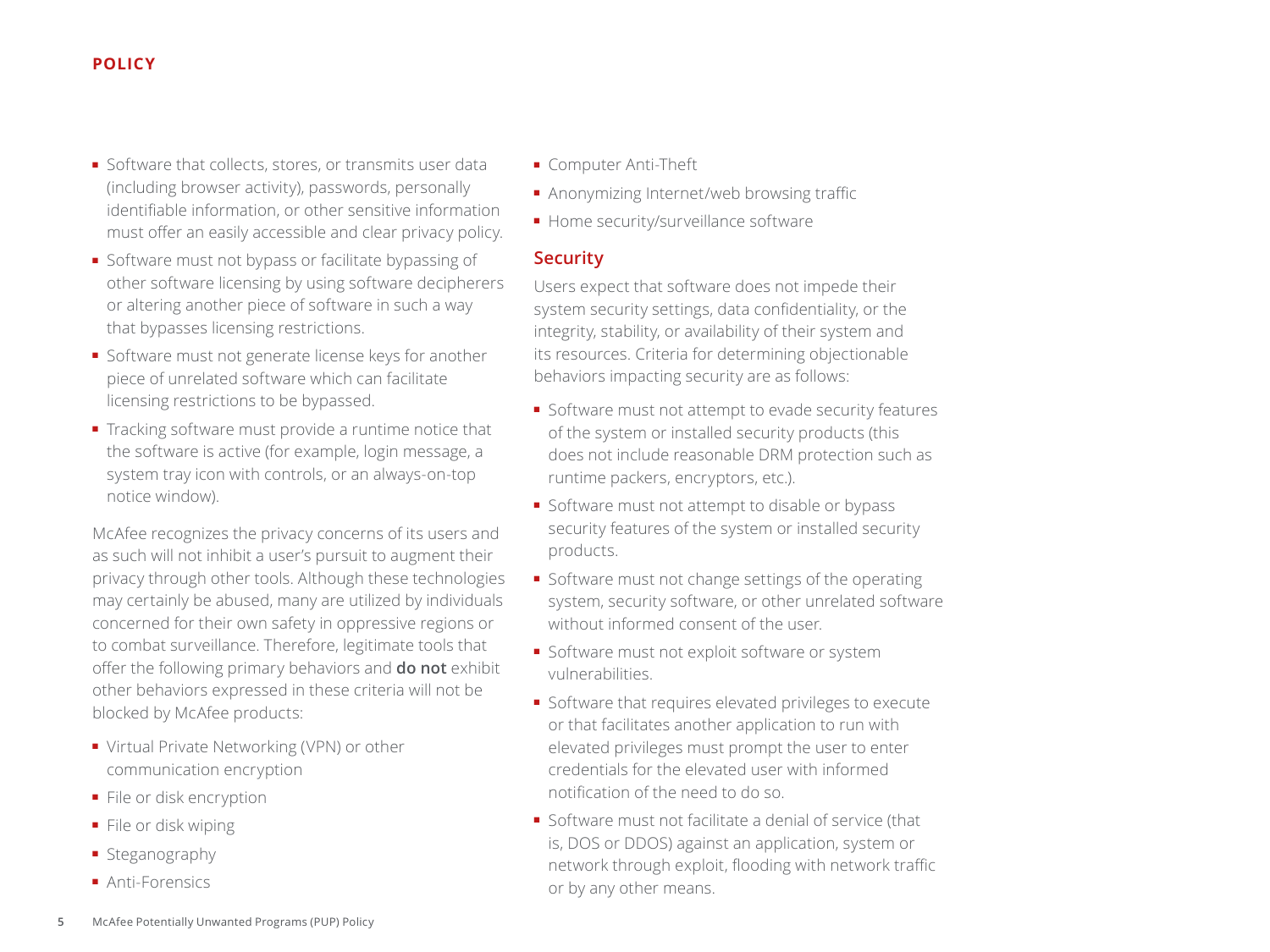#### **Advertising**

Unexpected advertisements can be a deception to the user. For the purposes of this document, advertising methods may include software which creates pop-ups, pop-unders, slide-ins, or inserts advertisements into the context of a web page. Criteria for determining objectionable advertising behaviors are as follows:

- Software must not provide pop-up, pop-under, or slide-in advertisements without informed user consent.
- Advertisements must not be false or fraudulent, deceptive, misleading, vulgar, pornographic, or offensive.
- Pop-up advertisements must not impair the user's ability to close them or to control their system or other software.
- The closing of one pop-up window must not spawn one or more additional pop-up window.
- Advertisement content or logos must direct the user to germane, related content as indicated.
- Advertisements must be clearly labeled to indicate the program, technology, or product creating it.
- Software must not replace the advertisements of another legitimate site, company, or technology without user consent.
- Software must not insert advertisements into the content of another application or technology without user consent.

#### **Performance, Stability, and User Experience**

Users expect that the installation of a piece of software does not severely impact the performance or usability of their system or other software. Additionally, negative side effects or features of the software may adversely impact the user experience including annoying advertisements, impairment of system or resource usability, and other drains on the system. Users may expect certain speed impacts for come technologies (for example, security, file sharing products). However, unexpected impairments may cause frustrations or indicate other unexpected problems.

Criteria for determining objectionable impacts to system performance, stability, or the user experience are as follows:

- Software must not negatively impact system performance, reliability, or the user experience beyond a reasonable level necessary to provide the functionality agreed to by the user.
- Software must not place a high drain on system resources that result in noticeably slower computer performance without informed user consent.
- Software must not consume large amounts of bandwidth of an internet connection beyond what is reasonable for the type of technology (that is, P2P, online gaming applications, etc.) without informed user consent.
- Software must not negatively impact the reliability of the system without informed user consent.
- Software must not corrupt the operating system, material components of the system, or other installed software without informed user consent.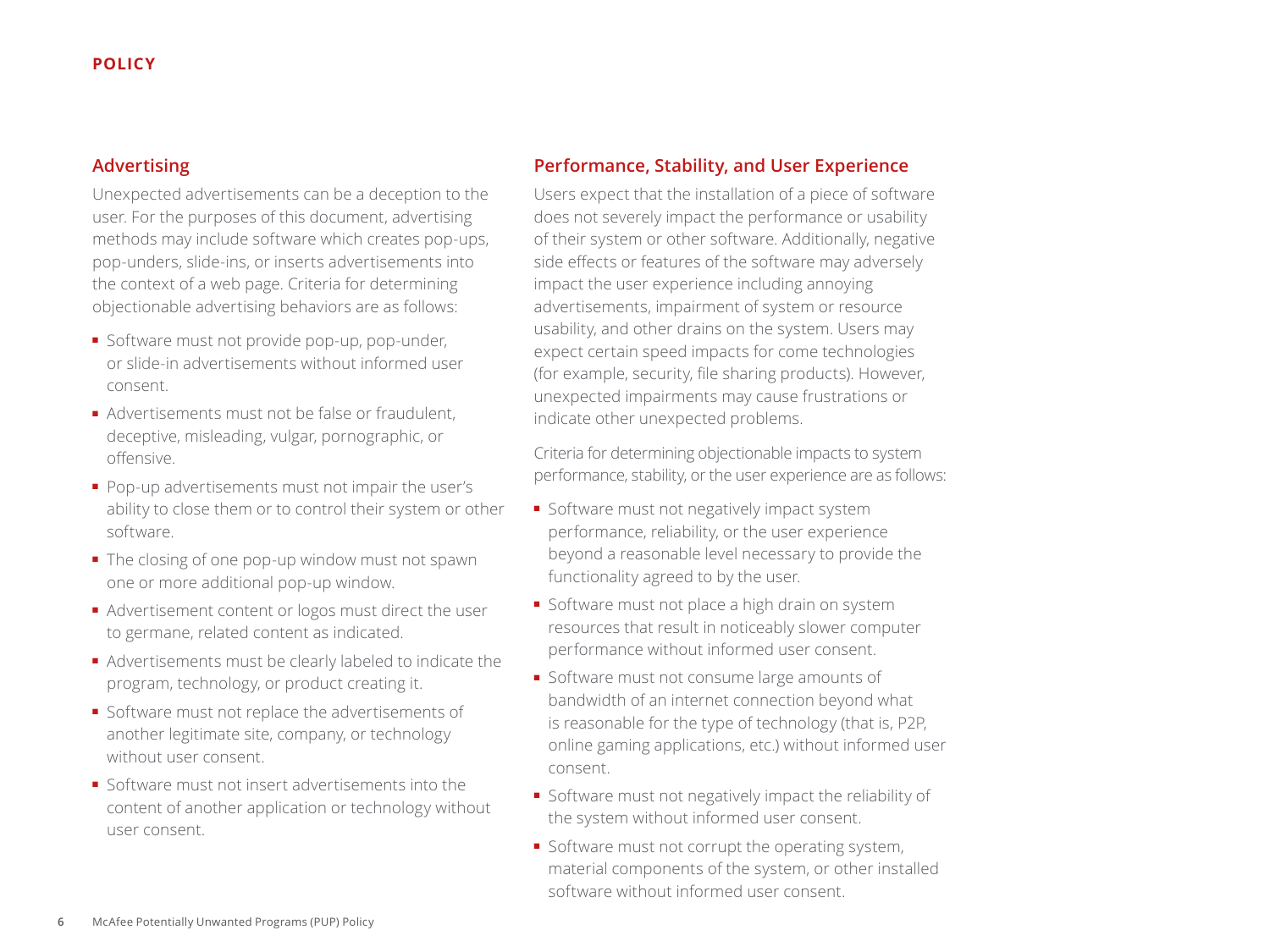#### **Notification**

Central to the evaluation of software risk is the notion that users must be notified of the software installation and the risks associated with it. Notification can occur using many methods and may differ from technology to technology.

Notification may address specific risk behaviors in the software and may alert users to the risks or changes the software will make. Notification may also provide identification of the software so that the user can trace its origin. Notification must be provided for all identified risk behaviors. General notification features may include, but are not limited to:

- Easily accessible and identifiable notice on software distribution websites that outline risks associated with the installation
- Easily accessible privacy policy information on websites or in installers specifying any collection or use of personally identifiable information prior to any application installation or collection or transmission of data to a third party
- Easily accessible and germane End User License Agreement information provided prior to any application installation or collection or transmission of data to a third party
- Valid and germane digital signatures of binary files identifying the vendor, distributor, or manufacturer of the software
- Installation windows that offer users an opportunity to select or deselect unwanted options prior to installation or making system modifications
- Product information in the Resource (.RSRC) Version Information section of Windows binary executable and DLL files that is valid and germane to the vendor, distributor, or manufacturer of the software
- For command-line tools, accurate product name and version information
- For command-line tools, accurate and complete Help information
- For graphical user interfaces, germane product identification in main windows, window frames, or "About" window
- Installation paths that include accurate names germane to the installation
- Filenames that are not randomized to obfuscate or otherwise mask the technology
- Files and components that are not obfuscated beyond any reasonable DRM protection
- Embedded Windows binary icons (that is, embedded in the PE file RSRC section) that accurately represent the technology
- Files or content that are not padded with data that impairs the user's ability to accurately identify the technology, vendor, distributor, or manufacturer
- For pop-up windows or advertisements, identification in the window frame that indicates the application generating the pop-up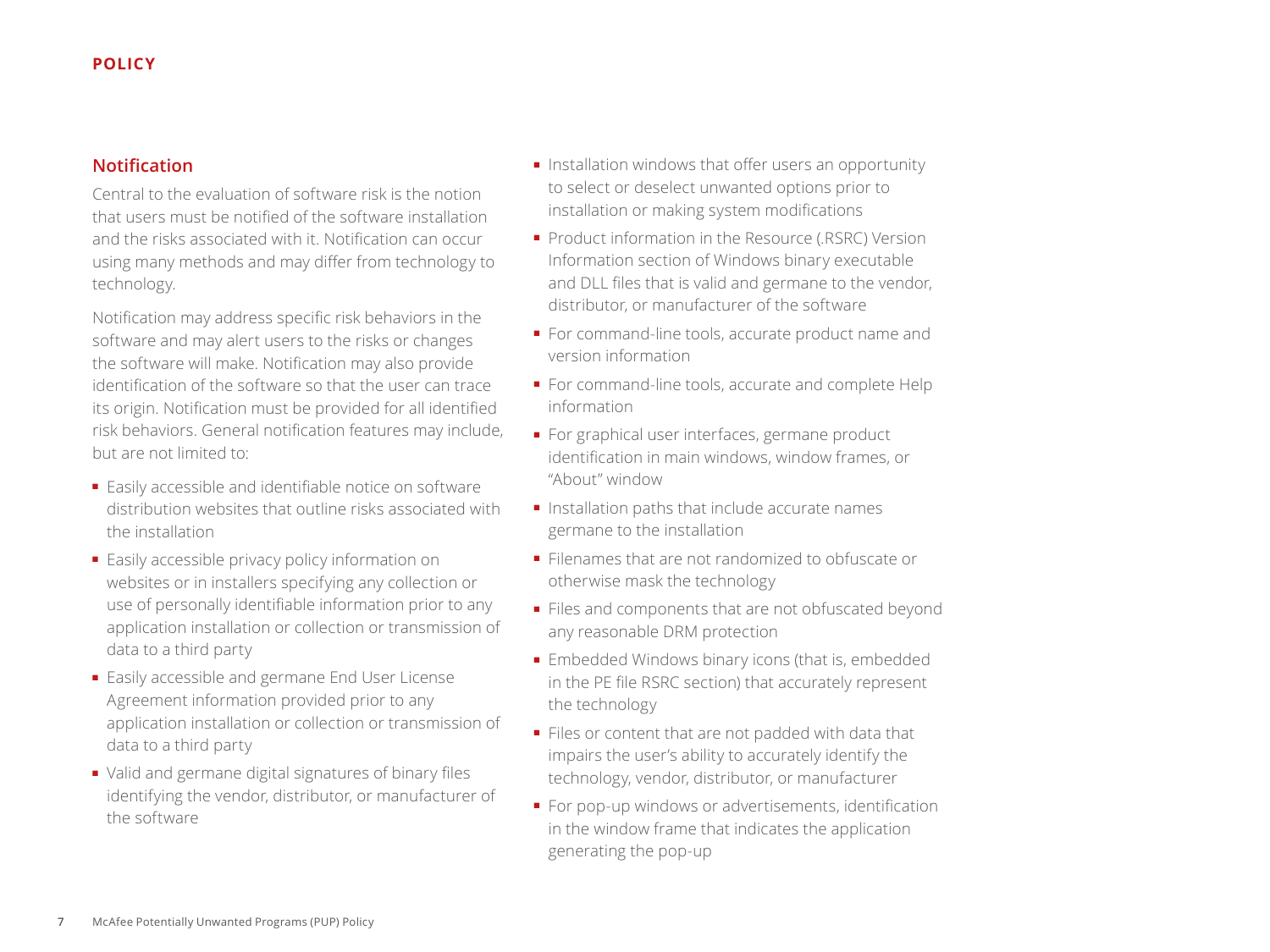- Startup menu items that clearly identify the application
- Desktop shortcut names that are germane to the installation
- Desktop shortcut icons that are germane to the installation
- Windows registry key entries that are not obfuscated in a manner that hides the identity of the technology beyond reasonable DRM measures
- For tracking (for example, keylogger or spyware) software that monitors user online activities, notification that the software is running or active, and is easily visible to all affected users prior to any data or activity collection (for example, login notice, runtime system tray icon, pop-up alert, or warning before any monitoring takes place, etc.)
- For bundled applications, notification of bundled components prior to their installation
- For software updates, clear indication that the software or components are being updated or that an update is available
- For Uninstall entries in the system Add/Remove Programs interface, clear identification for the technology
- For Uninstall entries in the Startup menu, clear identification for the technology

#### **Consent**

Software must obtain, and users must provide informed consent to any risks posed by the software prior to the actions of the software. Consent may be obtained through several acceptable means including:

- Originating websites of software distribution
- Software license agreements
- Software or website privacy policies
- Software installation menus (including license and privacy policy information)
- Runtime alerts or notifications (including consent to uninstall)

#### **Control**

Users should be able to control the installation process of an application or installation and have fundamental control over the technology once installed including starting and stopping the application. Additionally, a user should be able to adequately uninstall or remove the application from a system once its use is no longer desired.

A user should be able to see that a program is running on their system. This can include system tray icons, entries in browser add-on management interfaces, task manger entries, etc.